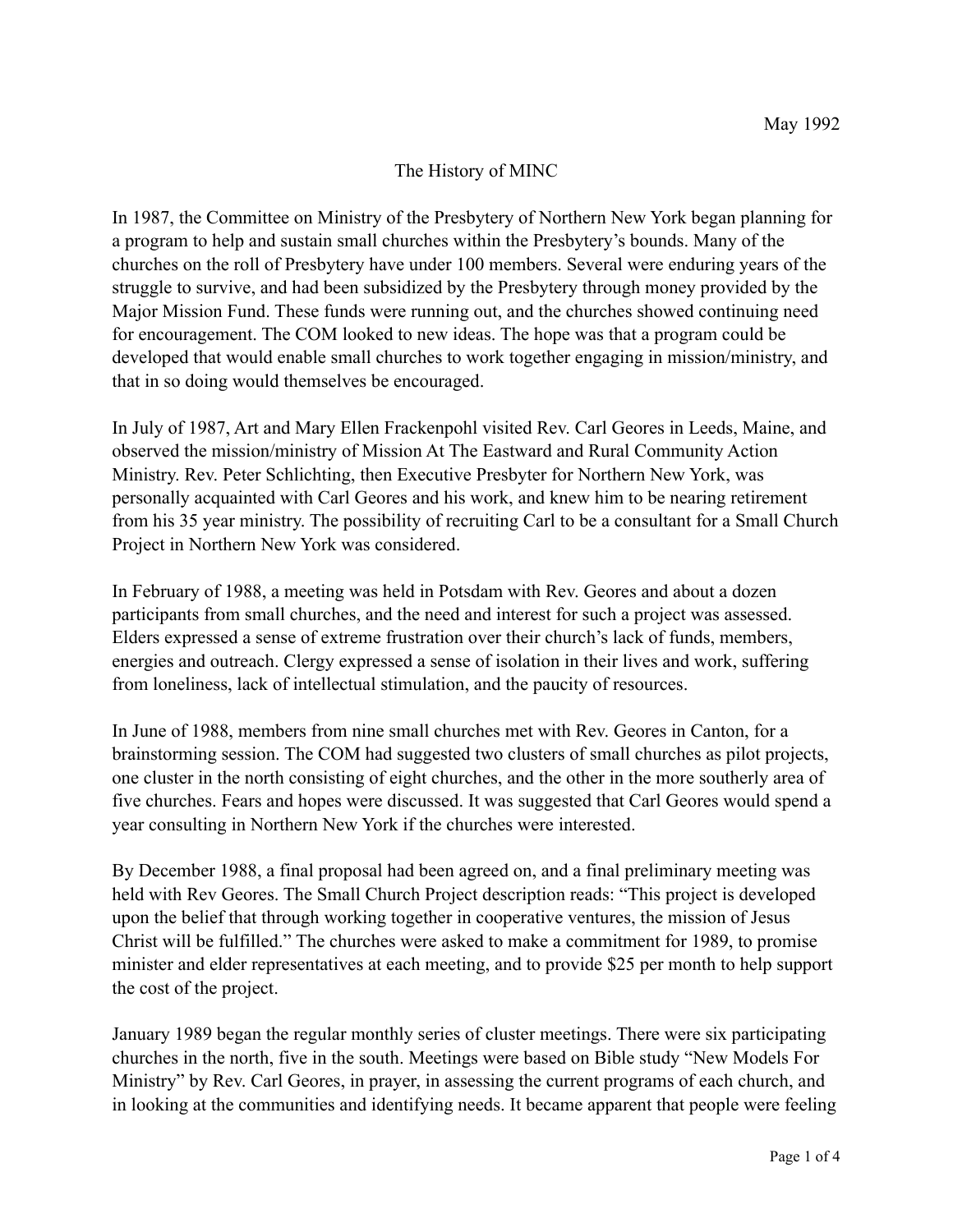impoverished and helpless, sad that they were doing so little in response to the gospel, and that there was great fear that the Presbytery would "close down our church", or that larger churches would swallow up the smaller ones. It became apparent that communication was a vital tool among the churches. People and congregations need to know what is going on in order to participate and the Project developed a mailing list of everyone who came to even one meeting. Everyone on this growing list continues to receive minutes of meetings and schedules of events. Recently a woman appeared at a cluster meeting after missing one whole year, and she may well bring her church into MINC membership! It also appears to be critical that some one or more persons be willing to keep things together, filling in gaps as they occur, reminding people, encouraging volunteers, pushing towards growth, taking responsibility.

As the meetings progressed through the first year, the northern and southern clusters developed very differently. The northern group fairly quickly settled on housing repair as the greatest need they could see in each of their communities. They spent countless hours talking about it, hearing county housing reports, etc. By November, the group was finally galvanized into action, when an elder who happened to be a building code enforcer for his township, reported on a particular need, and challenged the group to "Do something!" Thus was born what became the Rural Rehab Housing Ministry, geared to help those who are ineligible for a bank loan or to receive public assistance.

The southern group developed into a strong personal support system. They shared each other's personal and church concerns, prayed, studied, and their first act of outreach was to establish a Parish Deacon's fund so that help and hope could be given to an ill, alone, and unchurched man.

So in the first year, the Small Church Project met the goal of completion of at least one outreach program in each cluster.

The Project was renewed for 1990, and meetings with Rev. Geores continued. After 16 months of meetings, each cluster elected a chairperson and a secretary who took over arranging agendas and minutes of meetings. The Project was and continues to be led primarily by laypeople from a variety of backgrounds.

By summer 1990, it became obvious to the elders attending the meetings that their congregations were mostly unaware of what was going on. So they agreed to invite themselves to each other's churches to tell the story, and to ask for a commitment for the formation of a Cooperative Parish. In September and October seven elders visited the churches, and at called congregational meetings, twelve churches (ten congregations) voted to form a cooperative parish - Ministries In the North Country (MINC). A great celebration was held in November 1990, with hymn singing, prayer and good food.

In February 1991, the MINC council, consisting of the minister and two elder representatives of each church, was convened for the first time, and in addition to sharing the news from their own churches and making plans for summer Vacation Bible Schools, began the process of organizing.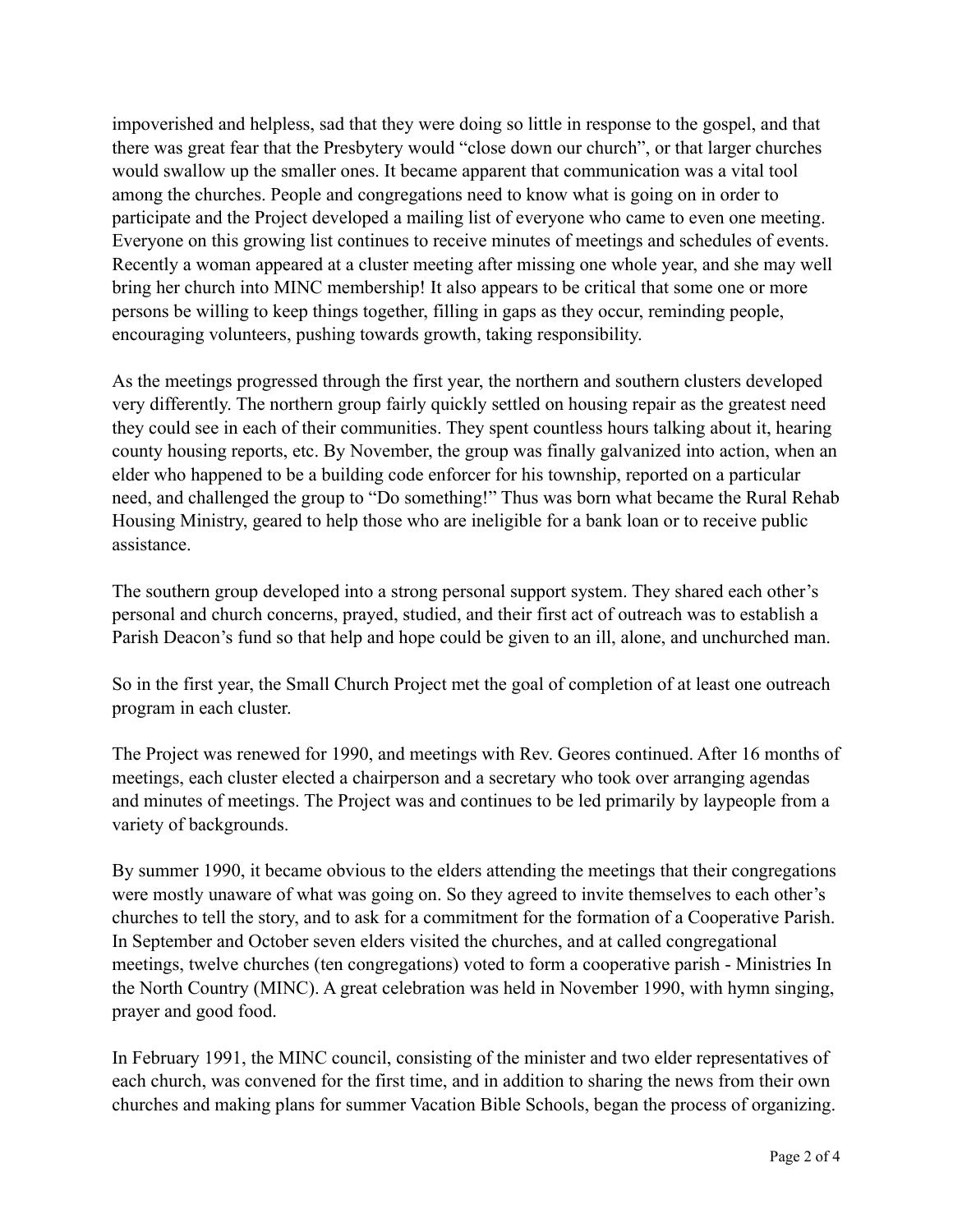Officers were elected at the May MINC meeting, and another celebration was held in August. By May 1992, MINC structure continues to be skeletal. There seems to be no time to confront the writing of by-laws, but awareness is there that it should get done.

During 1991, four more Presbyterian churches joined MINC. and for the first time congregations of 200 or more members were included. By this time the smaller churches had acquired enough confidence in their ability to answer Christ's call to serve that they were unthreatened by larger congregations.

Ministries undertaken by MINC center on Housing and Youth Ministry, with the Rural Rehab program growing to the extent that 7 work groups are expected in the summer of 1992. Over 25 projects have been completed, from the building of a house, to simple plumbing repairs. Youth ministry includes cooperative Vacation Bible Schools held at several locations, with shared materials and training, done primarily by lay leaders. Saturday schools for children age 4 through 6th grade are held monthly, moving from church to church, and 9 churches are participating on a regular basis. Sunday teen events are held monthly. A Help Fair for teens and interested leaders and parents was held to acquaint teens with public services available to them.

Employment of seminary and student interns has stretched MINC's resources, providing an opportunity for the interns to learn much about rural parishes and about cooperative ventures, while providing parishes with teaching/preaching help. In the fall of 1992, MINC will host its first 12 month intern, and hopes that can become a tradition. This intern intern position is funded by a grant from the Henry Luce Foundation.

September 1991 saw the beginning of the first sustained clergy support group. Seven clergywomen began meeting weekly for lectionary study, sermon preparation and mutual support. This group continues to meet and is providing sharing and encouragement in personal and job related areas. Efforts to start such a group in the past have failed due to lack of interest. Key to the current success seems to be that the clergy themselves felt a need and acted on it

In the fall of 1990, the proposed "MINC" prepared a grant to the General Assembly for funding to hire a coordinator part time. The grant was rejected in May 1991, but resubmitted in the fall, and approved for a five year grant in conjunction with the Synod of the Northeast and the Presbytery of Northern New York to help MINC carry on ministry.

In October 1991, MINC asked Presbytery for permission to pay the coordinator for the Rural Rehab Ministry, and in January 1992, with the help from grant monies, a pastor in one of MINC's small churches was hired as 1/4 time coordinator of MINC. The bulk of the program is run by volunteer lay people, who as one presbyter observed "are on fire for the Lord". Congregations who were without hope and were struggling to "hold on" have found a sense of hope and purpose. Churches are still small, but no longer isolated. They are low on financial resources, but high on spiritual strength. They know that they are serving.